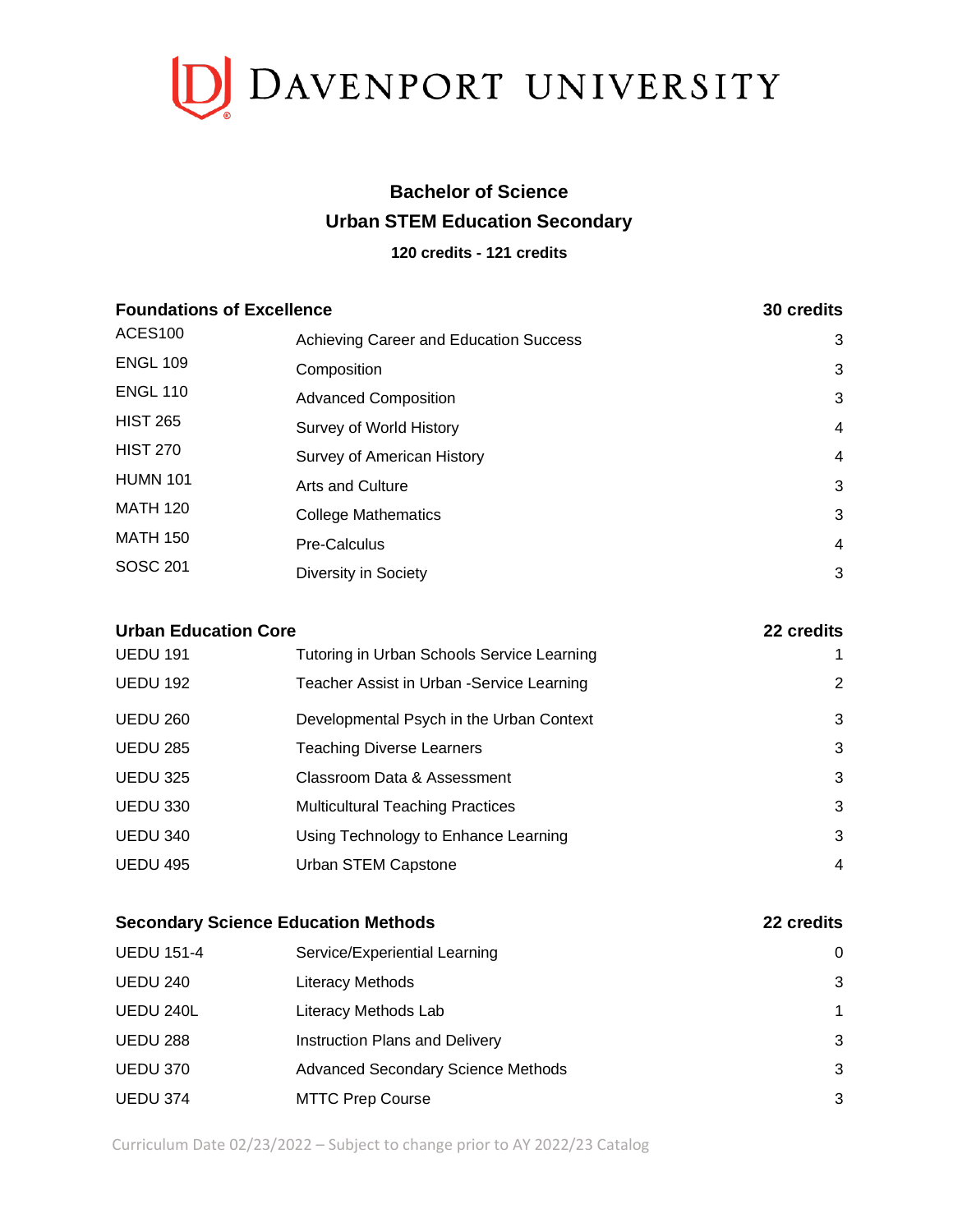# DAVENPORT UNIVERSITY

| <b>UEDU 415</b> | Inquiry Based STEM Curriculum Design |  |
|-----------------|--------------------------------------|--|
| UEDU 425        | Inquiry Based Urban STEM Methods     |  |
| UEDU 438        | STEM Literacy in Urban Classrooms    |  |

#### **Choose one of the following concentrations**

|                  | Secondary Integrated Science Concentration  121 credits              | 47 credits  |
|------------------|----------------------------------------------------------------------|-------------|
| <b>BIOL 110</b>  | <b>Foundations of Cell Biology</b>                                   | 3           |
| BIOL 110L        | Foundations of Cell Biology Lab                                      | 1           |
| <b>BIOL 111</b>  | Organisms and Populations                                            | 3           |
| <b>BIOL 111L</b> | Organisms and Populations Lab                                        | $\mathbf 1$ |
| <b>BIOL 209</b>  | <b>Techniques in Laboratory Sciences</b>                             | 4           |
| <b>BIOL 211</b>  | Microbiology                                                         | 3           |
| <b>BIOL 211L</b> | Microbiology Lab                                                     | 1           |
| <b>CHEM 160</b>  | <b>General Chemistry I</b>                                           | 3           |
| CHEM 160L        | <b>General Chemistry I Lab</b>                                       | 1           |
| <b>CHEM 161</b>  | <b>General Chemistry II</b>                                          | 3           |
| CHEM 161L        | <b>General Chemistry II Lab</b>                                      | $\mathbf 1$ |
| <b>CHEM 275</b>  | <b>Chemistry Laboratory Safety</b>                                   | 3           |
| <b>CHEM 320</b>  | Introduction to Physical Chemistry                                   | 3           |
| <b>CHEM 325</b>  | Instrumental Methods and Applications in the Chemistry<br>Laboratory | 3           |
| <b>GEOL 120</b>  | Astronomy                                                            | 3           |
| <b>GEOL 140</b>  | <b>Physical Geology</b>                                              | 3           |
| <b>PHYS 210</b>  | <b>Fundamentals of Physics I</b>                                     | 3           |
| <b>PHYS 210L</b> | Fundamentals of Physics I Lab                                        | 1           |
| <b>PHYS 220</b>  | <b>Fundamentals of Physics II</b>                                    | 3           |
| <b>PHYS 220L</b> | Fundamentals of Physics II Lab                                       | 1           |
|                  |                                                                      |             |

## **Chemistry Concentration | 120 credits 43 credits 43 credits**

## BIOL110 **Foundation of Cell Biology 3** 3 BIOL110L **Foundation of Cell Biology Lab** 1 CHEM 160 General Chemistry I 3 CHEM 160L General Chemistry I Lab 1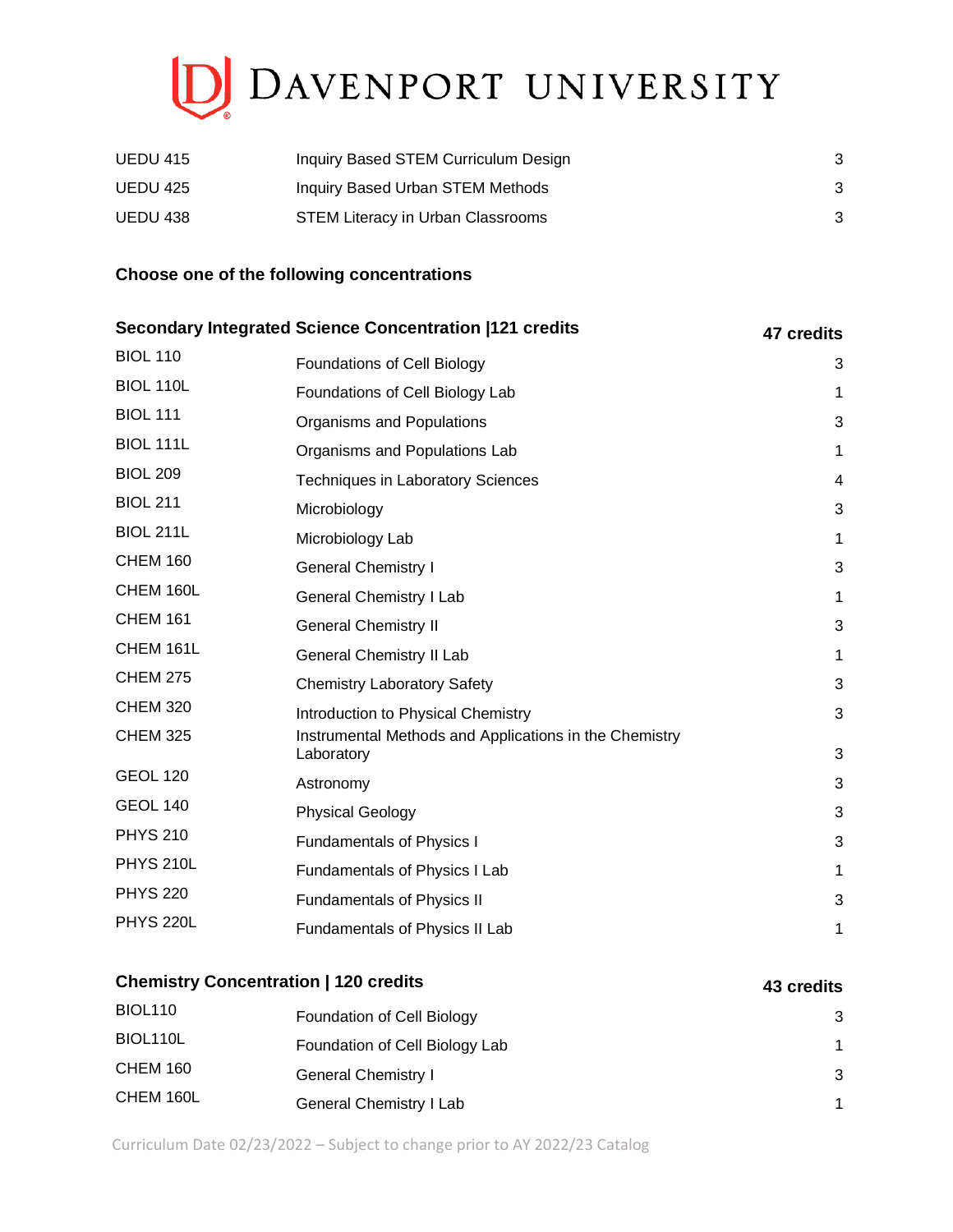# D DAVENPORT UNIVERSITY

| <b>Open Electives</b> |                                    | 3 Credits      |
|-----------------------|------------------------------------|----------------|
| PHYS100L              | <b>Applied Physics Lab</b>         | 1              |
| <b>PHYS100</b>        | <b>Applied Physics</b>             | $\overline{2}$ |
| <b>MATH215</b>        | Calculus I                         | $\overline{4}$ |
| <b>CHEM 420</b>       | <b>Quantitative Analysis</b>       | 3              |
| <b>CHEM 325</b>       | Chem Lab Instruments/Applications  | 3              |
| <b>CHEM 320</b>       | Introduction to Physical Chemistry | 3              |
| CHEM 310L             | <b>Biochemistry Lab</b>            | 1              |
| <b>CHEM 310</b>       | Biochemistry                       | 3              |
| <b>CHEM 275</b>       | <b>Chemistry Lab Safety</b>        | 3              |
| CHEM 255L             | Organic Chemistry II Lab           | 1              |
| <b>CHEM 255</b>       | <b>Organic Chemistry II</b>        | 3              |
| CHEM 250L             | Organic Chemistry I Lab            | 1              |
| <b>CHEM 250</b>       | <b>Organic Chemistry I</b>         | 3              |
| CHEM 161L             | General Chemistry II Lab           | $\mathbf{1}$   |
| <b>CHEM 161</b>       | <b>General Chemistry II</b>        | 3              |

## **Biology Concentration | 120 credits 43 credits**

| <b>BIOL 110</b>  | <b>Foundations of Cell Biology</b>       | 3            |
|------------------|------------------------------------------|--------------|
| <b>BIOL 110L</b> | Foundations of Cell Biology Lab          | 1            |
| <b>BIOL 111</b>  | Organisms and Populations                | 3            |
| <b>BIOL 111L</b> | Organisms and Populations Lab            | 1            |
| <b>BIOL 209</b>  | <b>Techniques in Laboratory Sciences</b> | 4            |
| <b>BIOL 211</b>  | Microbiology                             | 3            |
| <b>BIOL 211L</b> | Microbiology Lab                         | $\mathbf{1}$ |
| <b>BIOL 336</b>  | Genetics                                 | 4            |
| <b>BIOL 354</b>  | Cell and Molecular Biology               | 3            |
| <b>BIOL 354L</b> | Cell and Molecular Biology Lab           | $\mathbf 1$  |
| <b>BIOL 382</b>  | <b>Science Ethics</b>                    | 3            |
| <b>BIOL 430</b>  | <b>Advanced Microbiology</b>             | 3            |
| <b>BIOL 430L</b> | Advanced Microbiology Lab                | $\mathbf{1}$ |
| <b>CHEM 160</b>  | <b>General Chemistry I</b>               | 3            |
| CHEM 160L        | <b>General Chemistry I Lab</b>           | 1            |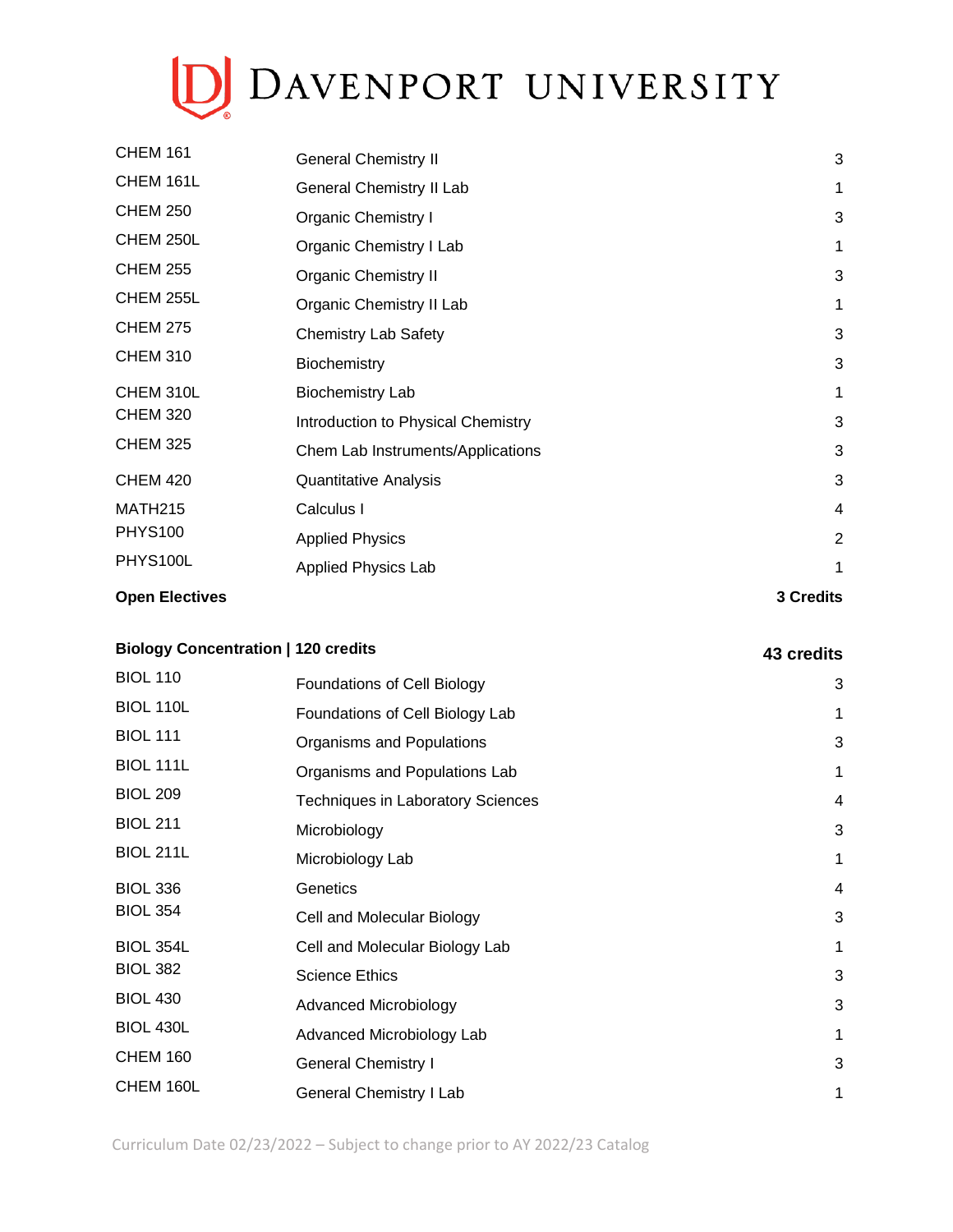# D DAVENPORT UNIVERSITY

| <b>Open Electives</b> |                             | 3 credits    |
|-----------------------|-----------------------------|--------------|
| CHEM 310L             | <b>Biochemisty Lab</b>      | $\mathbf{1}$ |
| CHEM 310              | <b>Biochemistry</b>         | 3            |
| CHEM 161L             | General Chemistry II Lab    | 1            |
| <b>CHEM 161</b>       | <b>General Chemistry II</b> | 3            |

| Math Concentration   120 credits |                                           | 35 credits     |
|----------------------------------|-------------------------------------------|----------------|
| <b>MATH 205</b>                  | Applied Linear Algebra                    | 4              |
| <b>MATH 215</b>                  | Calculus I                                | $\overline{4}$ |
| <b>MATH 216</b>                  | Calculus II                               | 4              |
| <b>MATH 250</b>                  | <b>Discrete Structures</b>                | 3              |
| <b>MATH 260</b>                  | <b>College Geometry</b>                   | 3              |
| <b>MATH 350</b>                  | Differential Equations with Modeling      | 4              |
| <b>MATH 440</b>                  | <b>Mathematical Structures and Proofs</b> | 4              |
| <b>STAT 220</b>                  | Introduction to Statistics                | 3              |
| <b>STAT 322</b>                  | <b>Inferential Statistics</b>             | 3              |
| <b>UEDU 371</b>                  | Secondary Math Instruction                | 3              |
| <b>Open Electives</b>            |                                           | 12 credits     |

### **Physics Concentration | 120 credits**

| <b>CHEM 150</b>  | <b>Foundations of Chemistry</b>      | 3 |
|------------------|--------------------------------------|---|
| CHEM 150L        | Foundations of Chemistry Lab         | 1 |
| <b>MATH 205</b>  | Linear Algebra                       | 4 |
| <b>MATH 215</b>  | Calculus I                           | 4 |
| <b>MATH 317</b>  | Calculus III                         | 4 |
| MATH350          | Differential Equations with Modeling | 4 |
| <b>PHYS 210</b>  | <b>Fundamentals of Physics I</b>     | 3 |
| <b>PHYS 210L</b> | Fundamentals of Physics I Lab        | 1 |
| <b>PHYS 220</b>  | <b>Fundamentals of Physics II</b>    | 3 |
| <b>PHYS 220L</b> | Fundamentals of Physics II Lab       | 1 |
| <b>PHYS 320</b>  | <b>Waves and Optics</b>              | 3 |
| <b>PHYS 350</b>  | <b>Electricity and Magnetism</b>     | 3 |
| <b>PHYS 375</b>  | <b>Modern Physics</b>                | 3 |

**43 credits**